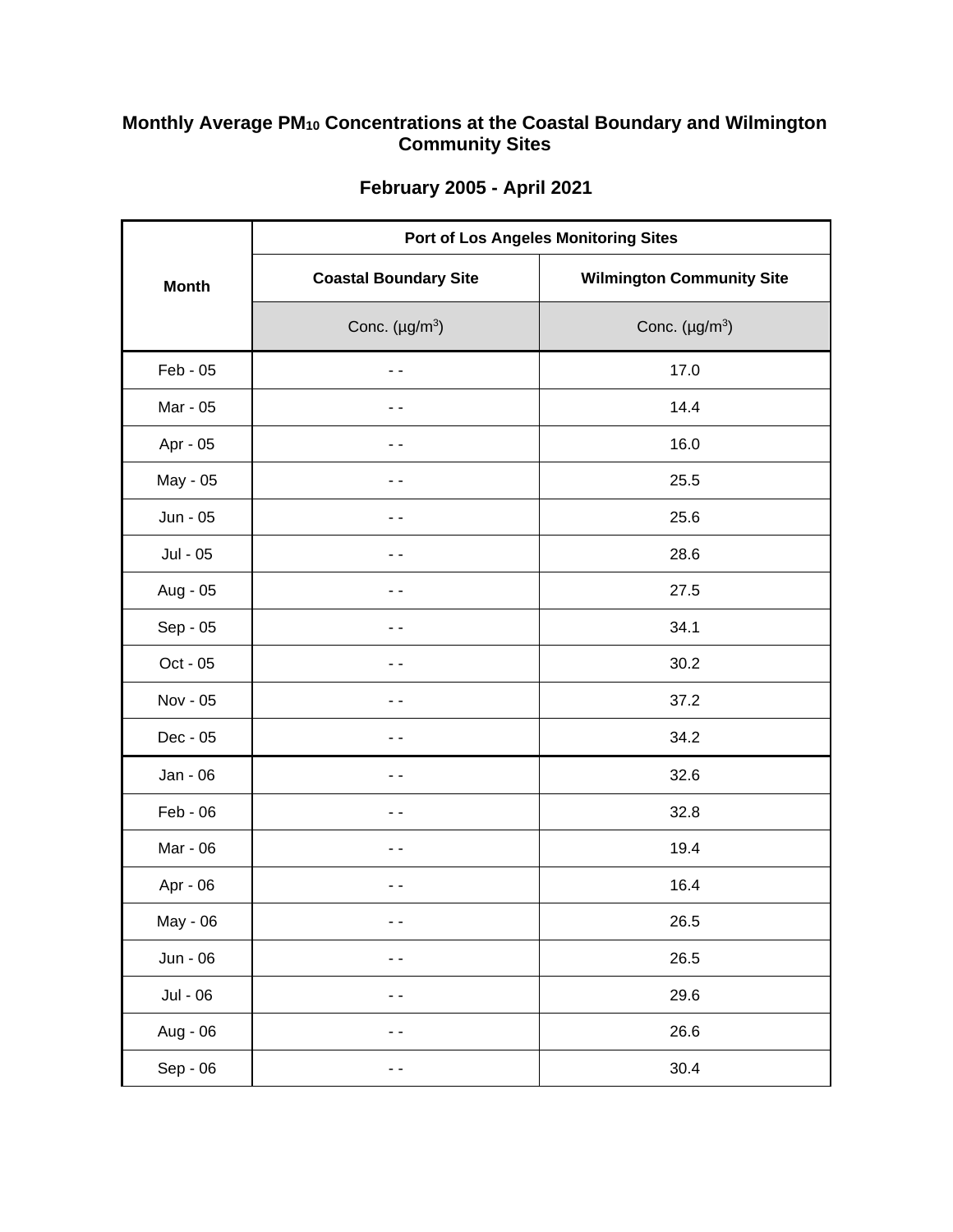|                  | <b>Port of Los Angeles Monitoring Sites</b> |                                  |
|------------------|---------------------------------------------|----------------------------------|
| <b>Month</b>     | <b>Coastal Boundary Site</b>                | <b>Wilmington Community Site</b> |
|                  | Conc. $(\mu g/m^3)$                         | Conc. $(\mu g/m^3)$              |
| Oct - 06         | - -                                         | 28.8                             |
| Nov - 06         | - -                                         | 33.5                             |
| Dec - 06         | - -                                         | 31.2                             |
| Jan - 07         | - -                                         | 32.0                             |
| Feb - 07         | - -                                         | 27.0                             |
| Mar - 07         | - -                                         | 24.9                             |
| Apr - 07         | - -                                         | 25.8                             |
| May - 07         | - -                                         | 25.2                             |
| Jun - 07         | - -                                         | 26.3                             |
| Jul - 07         | - -                                         | 23.2                             |
| Aug - 07         | . .                                         | 25.5                             |
| Sep - 07         | - -                                         | 26.0                             |
| Oct - 07         | - -                                         | 43.6                             |
| Nov - 07         | - -                                         | 40.7                             |
| Dec - 07         |                                             | 31.3                             |
| Jan - 08         |                                             | 22.6                             |
| Feb - 08         |                                             | 22.4                             |
| Mar - 08         | $\overline{\phantom{a}}$                    | 27.7                             |
| Apr - 08         |                                             | 27.2                             |
| May - 08         |                                             | 29.7                             |
| Jun - 08         | - -                                         | 28.7                             |
| <b>July - 08</b> |                                             | 25.2                             |
| Aug - 08         | - -                                         | 20.8                             |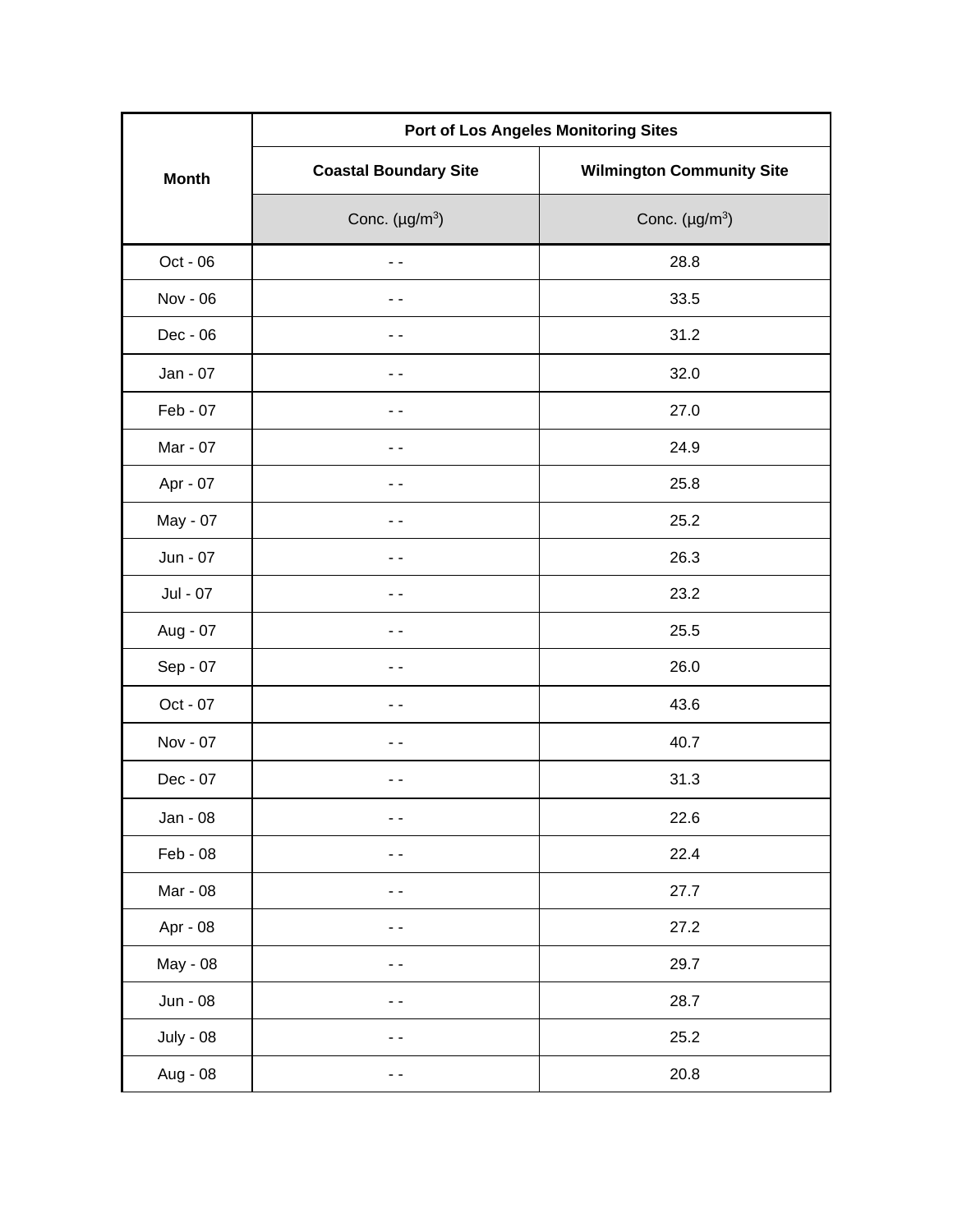|                  | <b>Port of Los Angeles Monitoring Sites</b> |                                  |
|------------------|---------------------------------------------|----------------------------------|
| <b>Month</b>     | <b>Coastal Boundary Site</b>                | <b>Wilmington Community Site</b> |
|                  | Conc. $(\mu g/m^3)$                         | Conc. $(\mu g/m^3)$              |
| Sept - 08        | 21.6                                        | 24.1                             |
| Oct - 08         | 24.0                                        | 28.3                             |
| Nov - 08         | 22.9                                        | 30.6                             |
| Dec - 08         | 18.0                                        | 23.9                             |
| Jan - 09         | 26.9                                        | 34.1                             |
| Feb - 09         | 16.6                                        | 18.1                             |
| Mar - 09         | 19.6                                        | 22.2                             |
| Apr - 09         | 25.6                                        | 25.8                             |
| May - 09         | 23.7                                        | 28.7                             |
| Jun - 09         | 17.0                                        | 17.6                             |
| Jul -09          | 22.5                                        | 21.9                             |
| Aug - 09         | 24.3                                        | 21.7                             |
| Sept - 09        | 24.1                                        | 24.4                             |
| Oct - 09         | 26.0                                        | 26.5                             |
| Nov - 09         | 29.0                                        | 29.9                             |
| Dec - 09         | 30.3                                        | 29.8                             |
| Jan - 10         | 30.3                                        | 24.5                             |
| Feb - 10         | 20.7                                        | 18.1                             |
| Mar - 10         | 21.7                                        | 19.2                             |
| Apr - 10         | 20.1                                        | 19.7                             |
| May - 10         | 24.5                                        | 23.0                             |
| June - 10        | 20.5                                        | 19.7                             |
| <b>July - 10</b> | 18.6                                        | 21.9                             |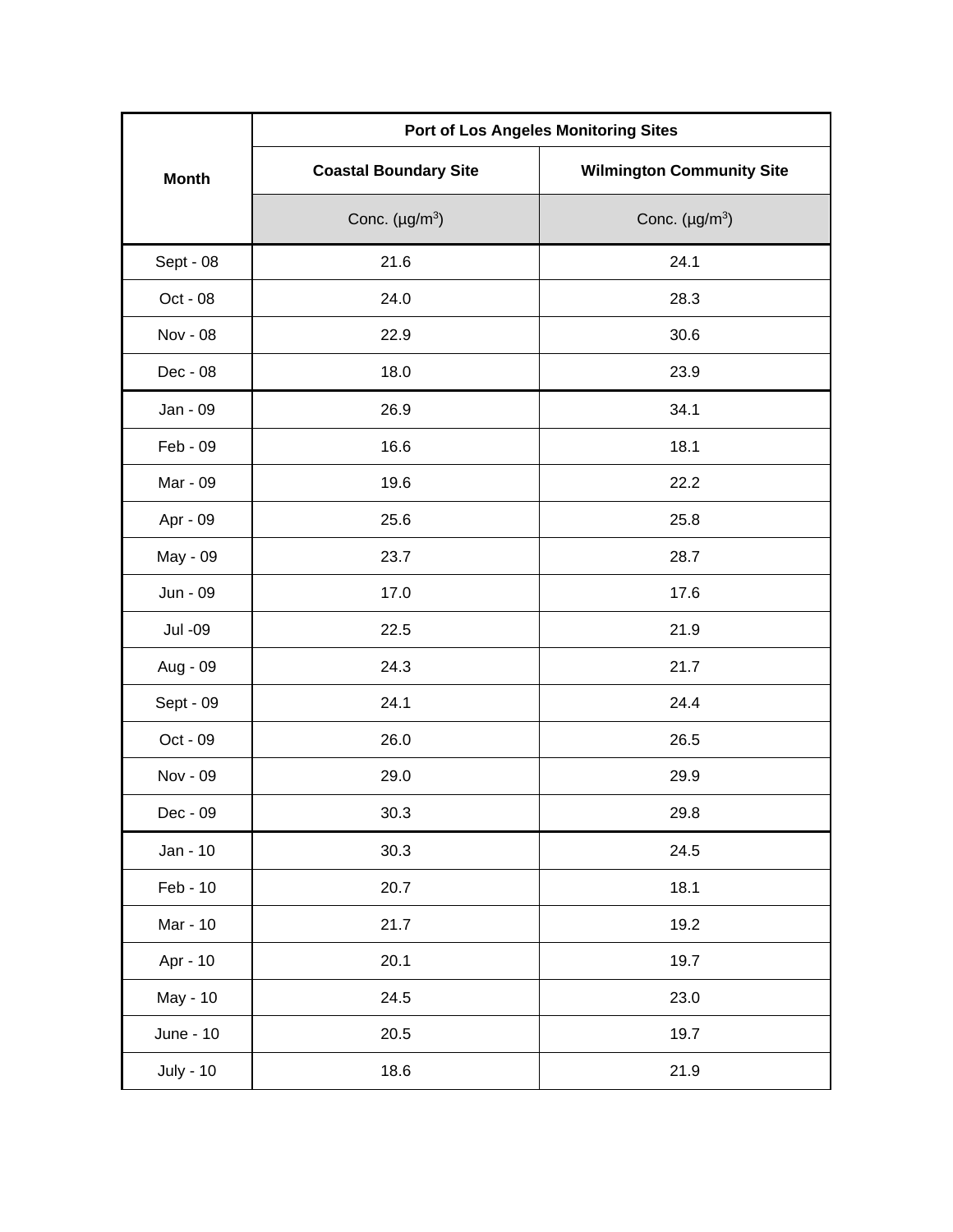|                  | <b>Port of Los Angeles Monitoring Sites</b> |                                  |
|------------------|---------------------------------------------|----------------------------------|
| <b>Month</b>     | <b>Coastal Boundary Site</b>                | <b>Wilmington Community Site</b> |
|                  | Conc. $(\mu g/m^3)$                         | Conc. $(\mu g/m^3)$              |
| Aug - 10         | 20.6                                        | 19.7                             |
| Sept - 10        | 20.5                                        | 20.4                             |
| Oct - 10         | 16.7                                        | 16.7                             |
| Nov - 10         | 18.3                                        | 16.5                             |
| Dec - 10         | 19.2                                        | 19.5                             |
| Jan - 11         | 29.6                                        | 21.9                             |
| Feb - 11         | 18.6                                        | 19.3                             |
| Mar - 11         | 24.8                                        | 24.7                             |
| Apr - 11         | 29.1                                        | 26.1                             |
| May - 11         | 27.2                                        | 36.3                             |
| June - 11        | 20.4                                        | 32.3                             |
| <b>July - 11</b> | 22.7                                        | 24.7                             |
| Aug - 11         | 22.8                                        | 26.3                             |
| Sept - 11        | 26.2                                        | 28.8                             |
| Oct - 11         | 25.1                                        | 30.2                             |
| Nov - 11         | 31.8                                        | 33.0                             |
| Dec - 11         | 29.3                                        | 40.0                             |
| Jan - 12         | 34.1                                        | 36.4                             |
| Feb - 12         | 25.8                                        | 26.4                             |
| Mar - 12         | 16.3                                        | 17.1                             |
| Apr - 12         | 22.0                                        | 21.3                             |
| May - 12         | 28.8                                        | 36.2                             |
| Jun - 12         | 25.0                                        | 24.8                             |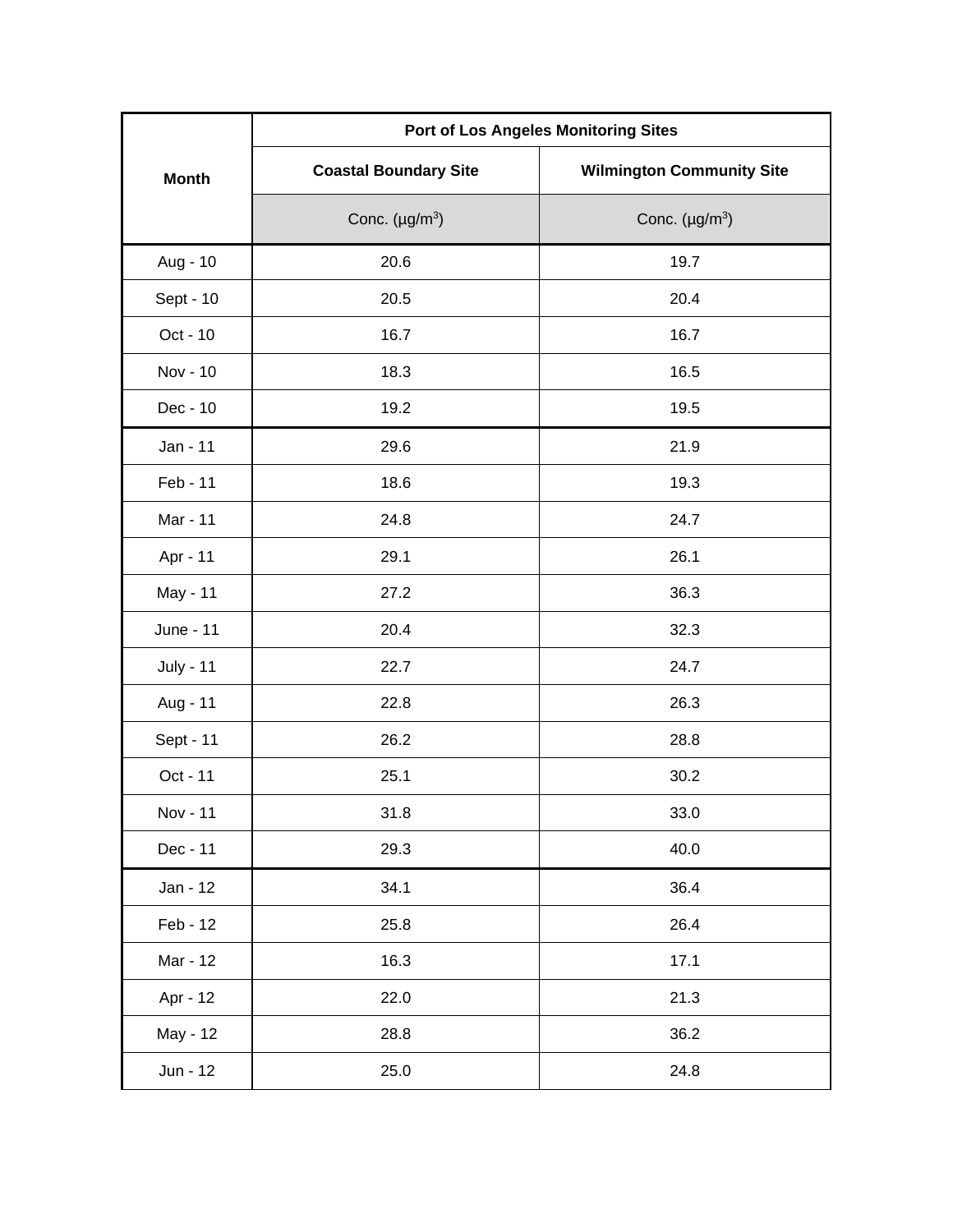|              | <b>Port of Los Angeles Monitoring Sites</b> |                                  |
|--------------|---------------------------------------------|----------------------------------|
| <b>Month</b> | <b>Coastal Boundary Site</b>                | <b>Wilmington Community Site</b> |
|              | Conc. $(\mu g/m^3)$                         | Conc. $(\mu g/m^3)$              |
| Jul - 12     | 19.6                                        | 18.3                             |
| Aug - 12     | 24.6                                        | 23.8                             |
| Sept - 12    | 29.7                                        | 26.9                             |
| Oct - 12     | 20.0                                        | 22.1                             |
| Nov - 12     | 20.2                                        | 18.4                             |
| Dec - 12     | 26.2                                        | 25.0                             |
| Jan - 13     | ۰.                                          | 28.2                             |
| Feb - 13     | - -                                         | $ -$                             |
| Mar - 13     | 20.9                                        | 23.4                             |
| Apr - 13     | 27.0                                        | 25.2                             |
| May - 13     | 28.6                                        | 30.3                             |
| Jun - 13     | 19.3                                        | 20.3                             |
| Jul - 13     | 20.7                                        | 21.3                             |
| Aug - 13     | 17.5                                        | 20.1                             |
| Sep - 13     | 25.3                                        | 24.6                             |
| Oct - 13     | 27.4                                        | 31.9                             |
| Nov - 13     | 24.8                                        | 19.6                             |
| Dec - 13     | 30.4                                        | 37.6                             |
| Jan - 14     | 39.4                                        | 47.1                             |
| Feb - 14     | 23.1                                        | 24.4                             |
| Mar - 14     | 27.0                                        | 29.4                             |
| Apr - 14     | 36.4                                        | 30.3                             |
| May - 14     | 27.7                                        | 27.7                             |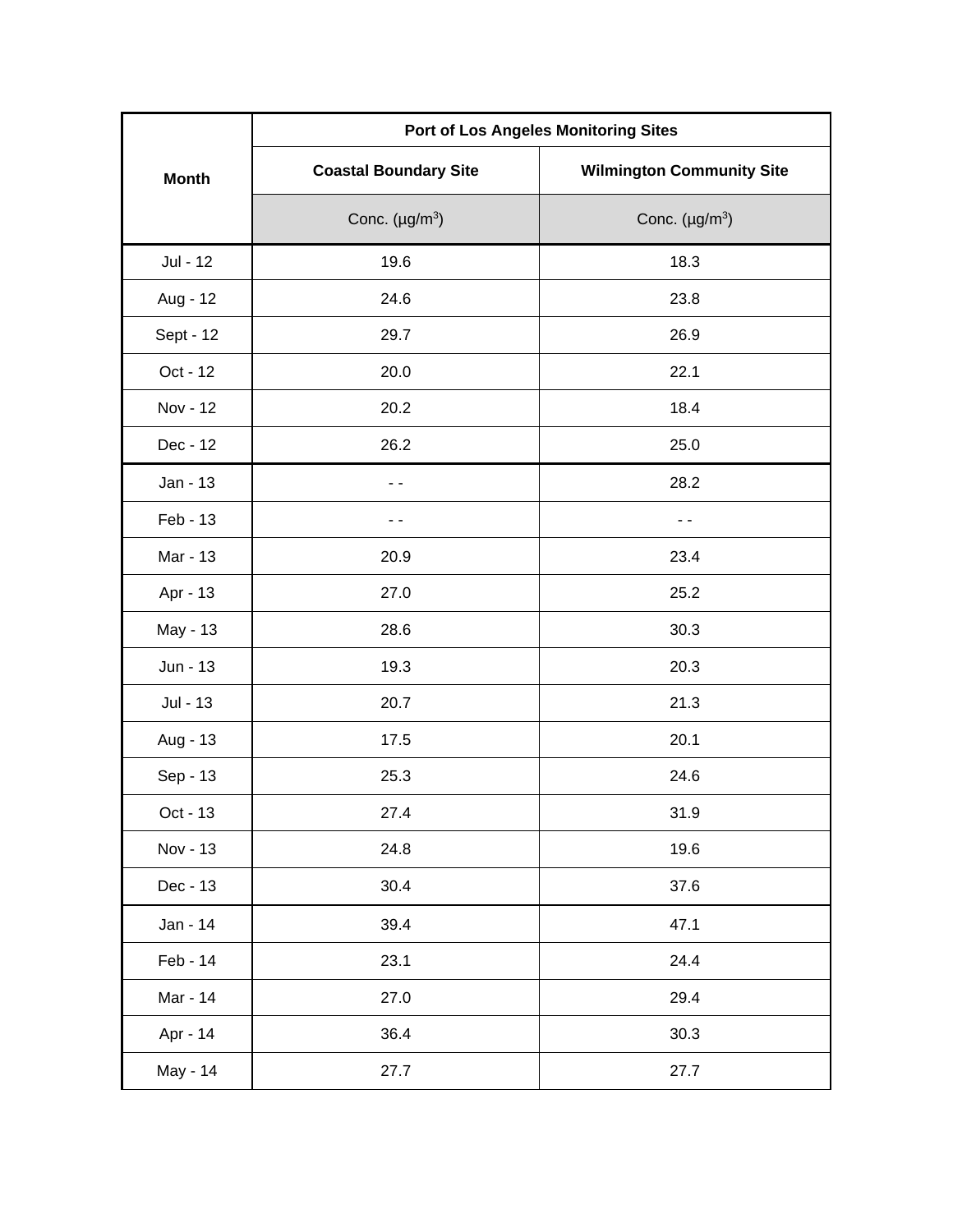|              | <b>Port of Los Angeles Monitoring Sites</b> |                                  |
|--------------|---------------------------------------------|----------------------------------|
| <b>Month</b> | <b>Coastal Boundary Site</b>                | <b>Wilmington Community Site</b> |
|              | Conc. $(\mu g/m^3)$                         | Conc. $(\mu g/m^3)$              |
| Jun - 14     | 23.2                                        | 24.3                             |
| Jul - 14     | 19.9                                        | 23.0                             |
| Aug - 14     | 35.1                                        | 21.7                             |
| Sep - 14     | 29.6                                        | 26.4                             |
| Oct - 14     | 25.1                                        | 24.6                             |
| Nov - 14     | 21.2                                        | 21.4                             |
| Dec - 14     | 17.9                                        | 23.7                             |
| Jan - 15     | 28.7                                        | 28.6                             |
| Feb - 15     | ۰.                                          | 30.4                             |
| Mar - 15     | . .                                         | 26.8                             |
| Apr - 15     | 28.0                                        | 24.3                             |
| May - 15     | 22.3                                        | 22.9                             |
| Jun - 15     | 22.6                                        | 23.3                             |
| Jul - 15     | 16.6                                        | 16.8                             |
| Aug - 15     | 29.0                                        | 27.6                             |
| Sep -15      | 28.0                                        | 24.8                             |
| Oct - 15     | 29.1                                        | 28.5                             |
| Nov - 15     | 27.7                                        | 29.5                             |
| Dec - 15     | 22.6                                        | 25.5                             |
| Jan - 16     | 18.9                                        | 20.7                             |
| Feb - 16     | 30.3                                        | 25.2                             |
| Mar - 16     | 25.4                                        | 22.7                             |
| Apr - 16     | 28.6                                        | 25.0                             |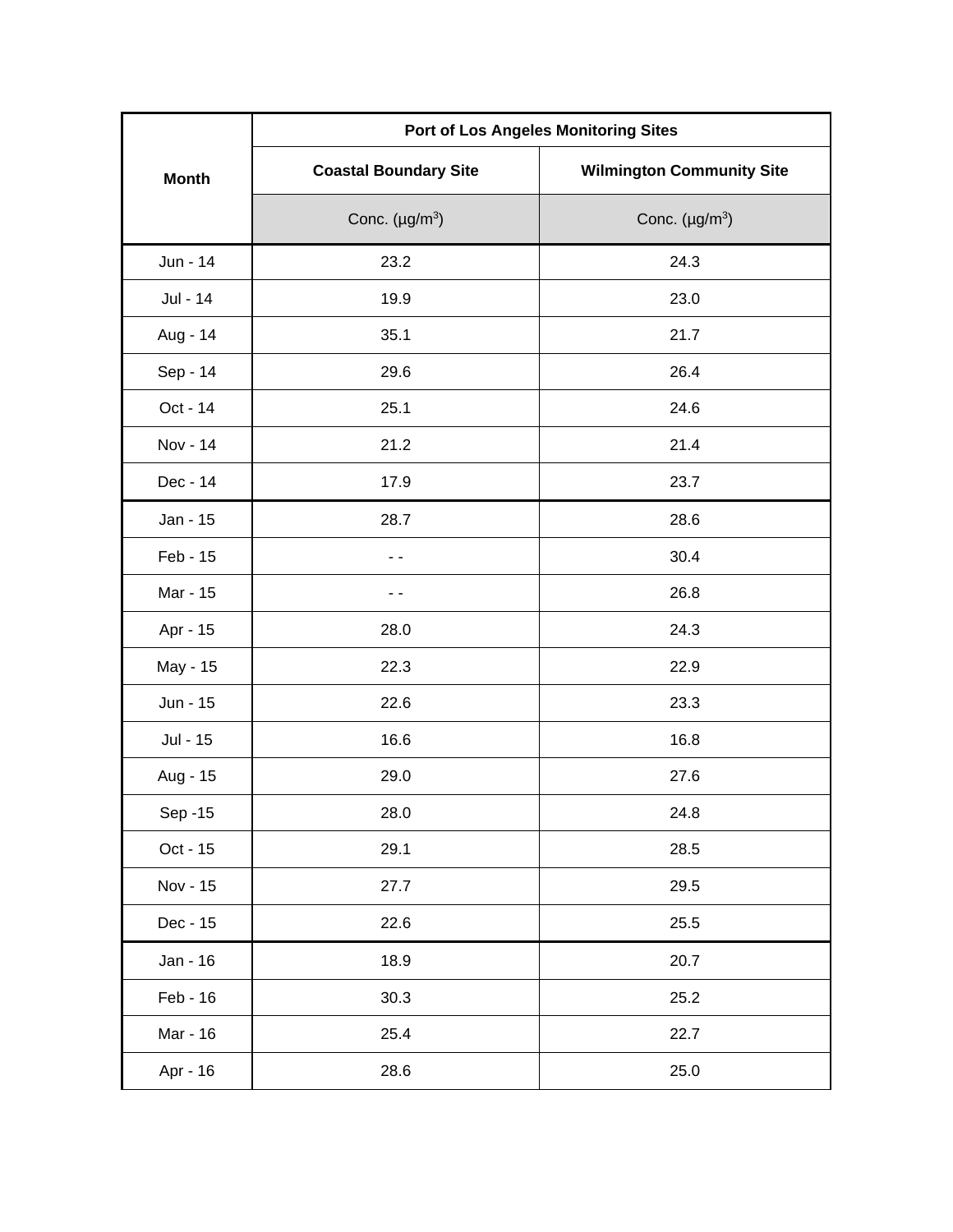|              | <b>Port of Los Angeles Monitoring Sites</b> |                                  |
|--------------|---------------------------------------------|----------------------------------|
| <b>Month</b> | <b>Coastal Boundary Site</b>                | <b>Wilmington Community Site</b> |
|              | Conc. $(\mu g/m^3)$                         | Conc. $(\mu g/m^3)$              |
| May - 16     | 14.1                                        | 13.7                             |
| Jun - 16     | 22.4                                        | 23.7                             |
| Jul - 16     | - -                                         | 25.9                             |
| Aug - 16     | . .                                         | 22.9                             |
| Sep - 16     | - -                                         | 26.7                             |
| Oct - 16     | 24.2                                        | 27.7                             |
| Nov - 16     | 26.8                                        | 28.8                             |
| Dec - 16     | 25.0                                        | 30.6                             |
| Jan - 17     | 24.0                                        | 26.9                             |
| Feb - 17     | 15.9                                        | 12.6                             |
| Mar - 17     | 16.8                                        | 20.1                             |
| Apr - 17     | 22.9                                        | 20.6                             |
| May - 17     | 22.4                                        | 19.2                             |
| June - 17    | 18.4                                        | 17.4                             |
| Jul - 17     | 20.1                                        | 18.6                             |
| Aug - 17     | 23.9                                        | 26.1                             |
| Sep - 17     | 22.6                                        | 23.2                             |
| Oct - 17     | 41.6                                        | 33.3                             |
| Nov - 17     | 19.6                                        | 26.2                             |
| Dec - 17     | 38.2                                        | 41.8                             |
| Jan - 18     | 25.7                                        | 26.5                             |
| Feb - 18     | 25.4                                        | 28.4                             |
| Mar - 18     | 17.2                                        | 15.5                             |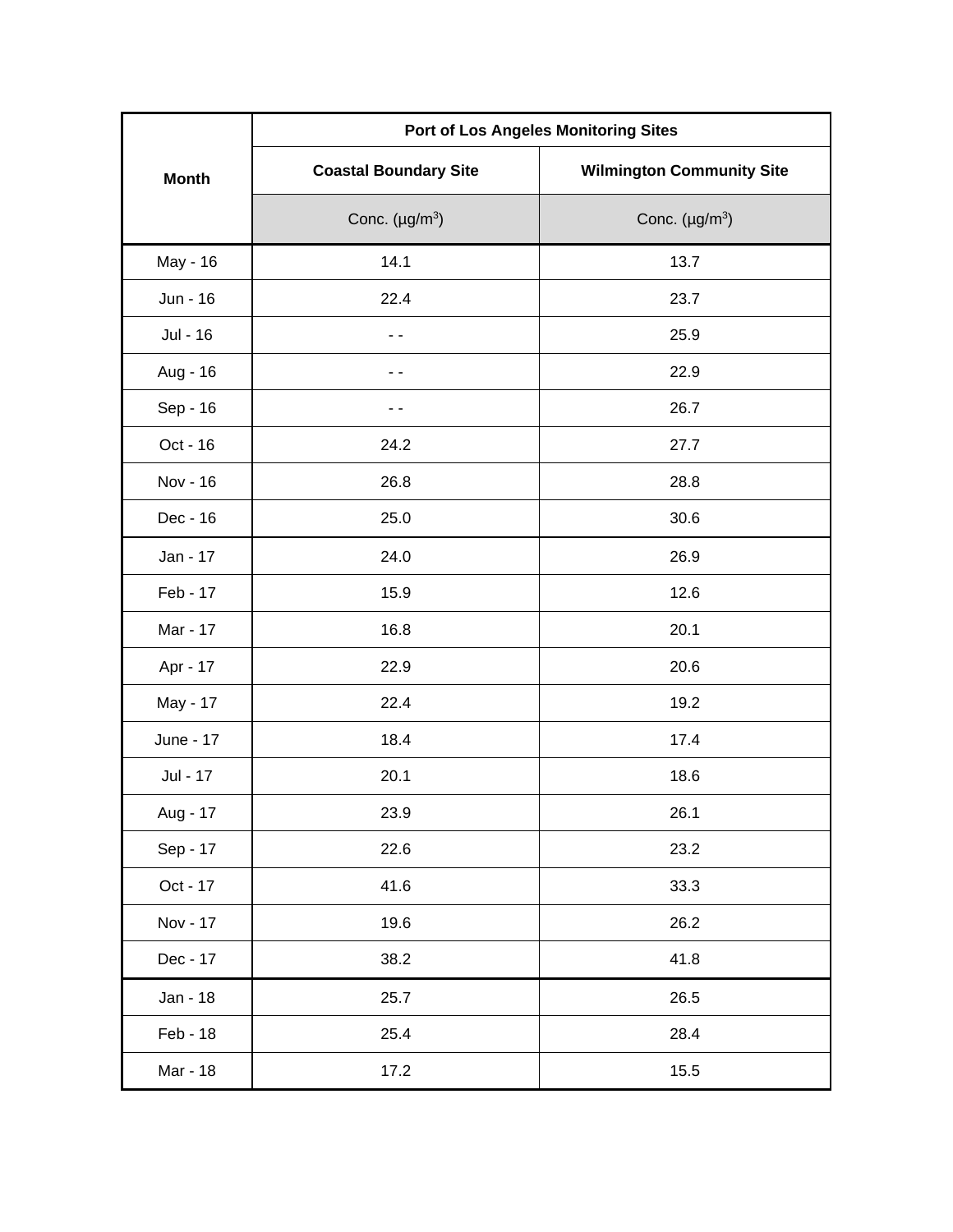|                  | <b>Port of Los Angeles Monitoring Sites</b> |                                  |
|------------------|---------------------------------------------|----------------------------------|
| <b>Month</b>     | <b>Coastal Boundary Site</b>                | <b>Wilmington Community Site</b> |
|                  | Conc. $(\mu g/m^3)$                         | Conc. $(\mu g/m^3)$              |
| Apr - 18         | 30.8                                        | 27.4                             |
| May - 18         | 17.2                                        | 19.2                             |
| June - 18        | 22.1                                        | 23.0                             |
| <b>July - 18</b> | 18.6                                        | 19.7                             |
| Aug - 18         | 29.3                                        | 30.4                             |
| Sep - 18         | 20.3                                        | 21.7                             |
| Oct - 18         | 26.1                                        | 25.6                             |
| Nov - 18         | 22.6                                        | 29.1                             |
| Dec - 18         | 26.6                                        | 30.6                             |
| Jan - 19         | 23.8                                        | 23.1                             |
| Feb - 19         | 19.7                                        | 18.2                             |
| Mar - 19         | 12.4                                        | 12.4                             |
| Apr - 19         | 24.4                                        | 21.0                             |
| May - 19         | 19.3                                        | 16.1                             |
| Jun - 19         | 12.1                                        | 11.2                             |
| Jul -19          | 26.8                                        | 23.1                             |
| Aug - 19         | 22.9                                        | 21.4                             |
| Sep - 19         | 24.3                                        | 24.5                             |
| Oct - 19         | 44.4                                        | 42.6                             |
| Nov - 19         | 24.2                                        | 24.0                             |
| Dec - 19         | 19.6                                        | 22.7                             |
| Jan - 20         | 28.1                                        | 26.2                             |
| Feb - 20         | 25.4                                        | 24.1                             |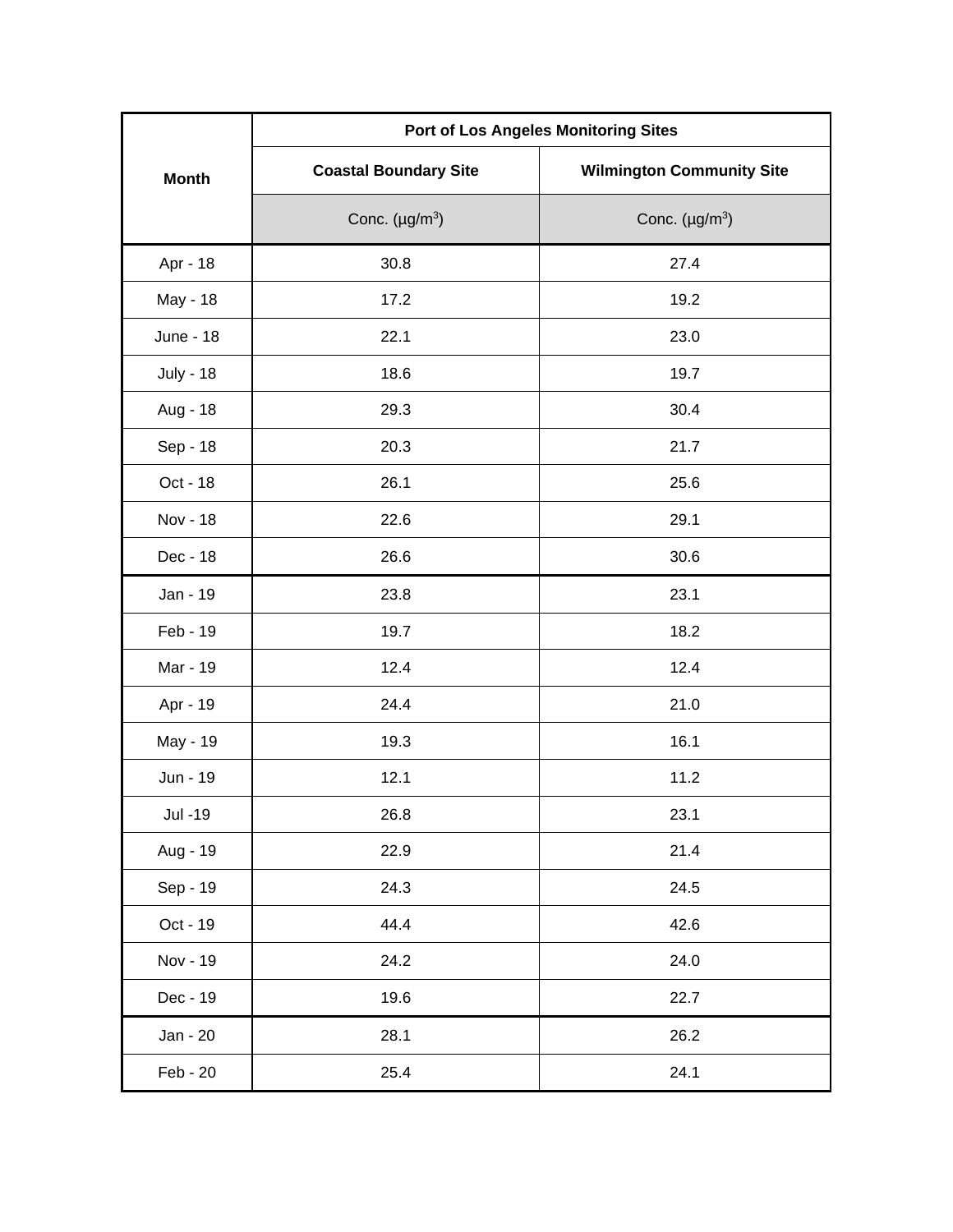| Port of Los Angeles Monitoring Sites |                              |                                  |
|--------------------------------------|------------------------------|----------------------------------|
| <b>Month</b>                         | <b>Coastal Boundary Site</b> | <b>Wilmington Community Site</b> |
|                                      | Conc. $(\mu g/m^3)$          | Conc. $(\mu g/m^3)$              |
| Mar - 20                             | 15.5                         | 13.8                             |
| Apr - 20                             | 23.3                         | 19.2                             |
| May - 20                             |                              | 22.4                             |
| Jun - 20                             |                              | 18.7                             |
| Jul - 20                             |                              | 17.4                             |
| Aug - 20                             |                              | 18.4                             |
| Sep - 20                             |                              | 40.7                             |
| Oct - 20                             |                              | 27.8                             |
| Nov - 20                             |                              | 32.9                             |
| Dec - 20                             |                              | 38.6                             |
| Jan - 21                             | - -                          | 34.8                             |
| Feb - 21                             | - -                          | 25.2                             |
| Mar - 21                             |                              | 22.3                             |
| Apr - 21                             |                              | 28.7                             |